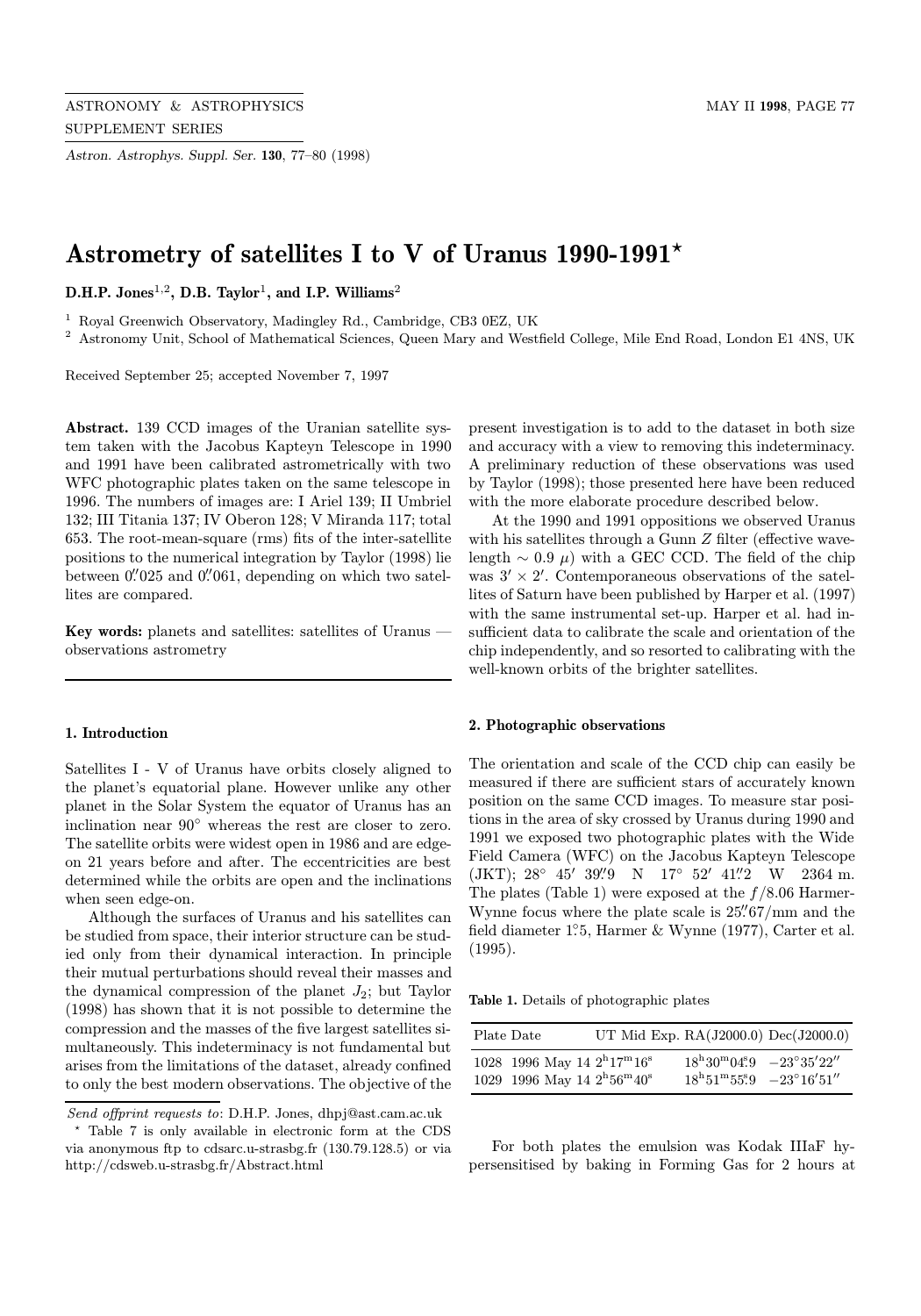65 ◦C, the filter 4 mm RG630, and the exposure 32 mins. This reproduces the  $R$  band with effective wavelength  $650$  nm. The  $R$  band was chosen to minimise atmospheric dispersion as the plates were exposed at a zenith distance  $\sim 50^{\circ}$ . Experience gained from similar plates suggests that the faintest images of astrometric quality are  $R \approx 17$ .

The plates were measured on the RGO PDS in Cambridge at orientations of  $0°$  and  $90°$ . The reference stars which were taken from the PPM catalogue (Bastian & Röser 1993) and the measures were reduced with a six coefficient fit after removing the distortion of the Harmer-Wynne design following Taylor et al. (1990). The ASTROM program written by Wallace (1994) was used for all reductions.

The 16 reference stars were measured at the beginning and end of both measuring runs so that there are four measures of each; thus the rms error of the measuring machine and the rms error of the catalogue can be separated and are presented in Table 2.

Table 2. Photographic measuring errors

| Source of Error                                 | Amount    |
|-------------------------------------------------|-----------|
| Measuring error of one image in one co-ordinate | $0''_004$ |
| Rms error of PPM at 1996.4 in one co-ordinate   | $0''$ 15  |
| Expected rms error of these 16 PPM stars        | 0''12     |

The measuring error is the accuracy with which the machine can centre on an image. The rms error of the PPM is the goodness of fit of the measures to the PPM positions. The expected error is derived from the published errors in the PPM Catalogue. The last two values are expected to be the same; their difference is not statistically significant for samples of this size.

The plates were compared with the CCD images and 166 stars in common were identified and measured. As each programme star was measured twice the expected internal rms error in one co-ordinate is  $0''/03$ . There are only eight stars in common with the GSC1.2 (Morrison & McClean 1996).

#### 3. CCD observations

66 CCD images were exposed between 1990 July 10 and 18, two on 1990 October 21, and 71 between 1991 July 4 and 11. The Z filter ( $\lambda \sim 0.9$   $\mu$ ) was chosen primarily because the large amounts of methane in the atmosphere of Uranus make the planet faint at this wavelength, while the satellites are relatively unaffected. Further advantages are that, compared to other broad-band colours available to the CCD:- (1) moonlight on the image arises mostly by

Rayleigh scattering which is smallest at this wavelength. Many of these observations were made with the full Moon close to the field. (2) the small atmospheric dispersion at this wavelength.

All the CCD reductions were done with IRAF. The CCD images were bias-subtracted, and flat-fielded with images of the twilight sky. The co-ordinates of the satellites and the secondary astrometric stars were found from PHOT, PSTSELECT, PSF and PEAK. PSTSELECT was used to identify the four brightest unblended stars from the list provided by PHOT. PSF derived the point-speadfunction (psf), consisting of independent Gaussian distributions in  $x$  and  $y$  from these four stars. PEAK fitted the centres of all the images with the psf.

Miranda is more or less blended with Uranus depending on the seeing, although the use of the  $Z$  filter minimises the effect. Other observers working at shorter wavelengths have removed the blending by modelling and then subtracting the light of Uranus before centring on Miranda (Vieira Martins et al. 1986; Pascu et al. 1987; Veiga & Vieira Martins 1995a). Pascu et al. also cut down the light of Uranus with a coronagraph and Veiga and Vieira Martins simply rotated the image of Uranus through  $180°$ before subtraction.

We removed the variable background by subtracting an image smoothed with a ring filter following Secker (1995). From each CCD image we subtracted an image which had been smoothed with IRAF FRMEDIAN. The ring had a radius twice the full-width-at-half-maximum (FWHM) of the seeing disc and width one pixel.

During these observations Uranus was moving through rich star fields towards the centre of the Milky Way and on several occasions the satellites were blended with stars. Misshapen images could be identified from the value of "chi" in PEAK. All satellite images with  $\chi$ hi  $> 2.5$  were rejected. Another symptom of blending is that the satellite appears abnormally bright. Table 3 gives the median and semi-inter-quartile (siq) Z magnitudes of the satellites from all our images; relative to Titania, the brightest. Any satellite which deviated by more than seven times the siq was rejected. Table 3 follows the IAU numbering system and also includes the  $(V - Z)$  colours formed by differencing these magnitudes with those given by Reitsema et al. (1978).

Table 3. Median magnitudes relative to Titania III

| Satellite  | Median | Sig  | $V-Z$   |
|------------|--------|------|---------|
| Ariel I    | 0.41   | 0.03 | $-0.20$ |
| Umbriel II | 1.05   | 0.03 | $-0.01$ |
| Oberon IV  | 0.22   | 0.02 | $-0.07$ |
| Miranda V  | 2.52   | 0.06 | 0.00    |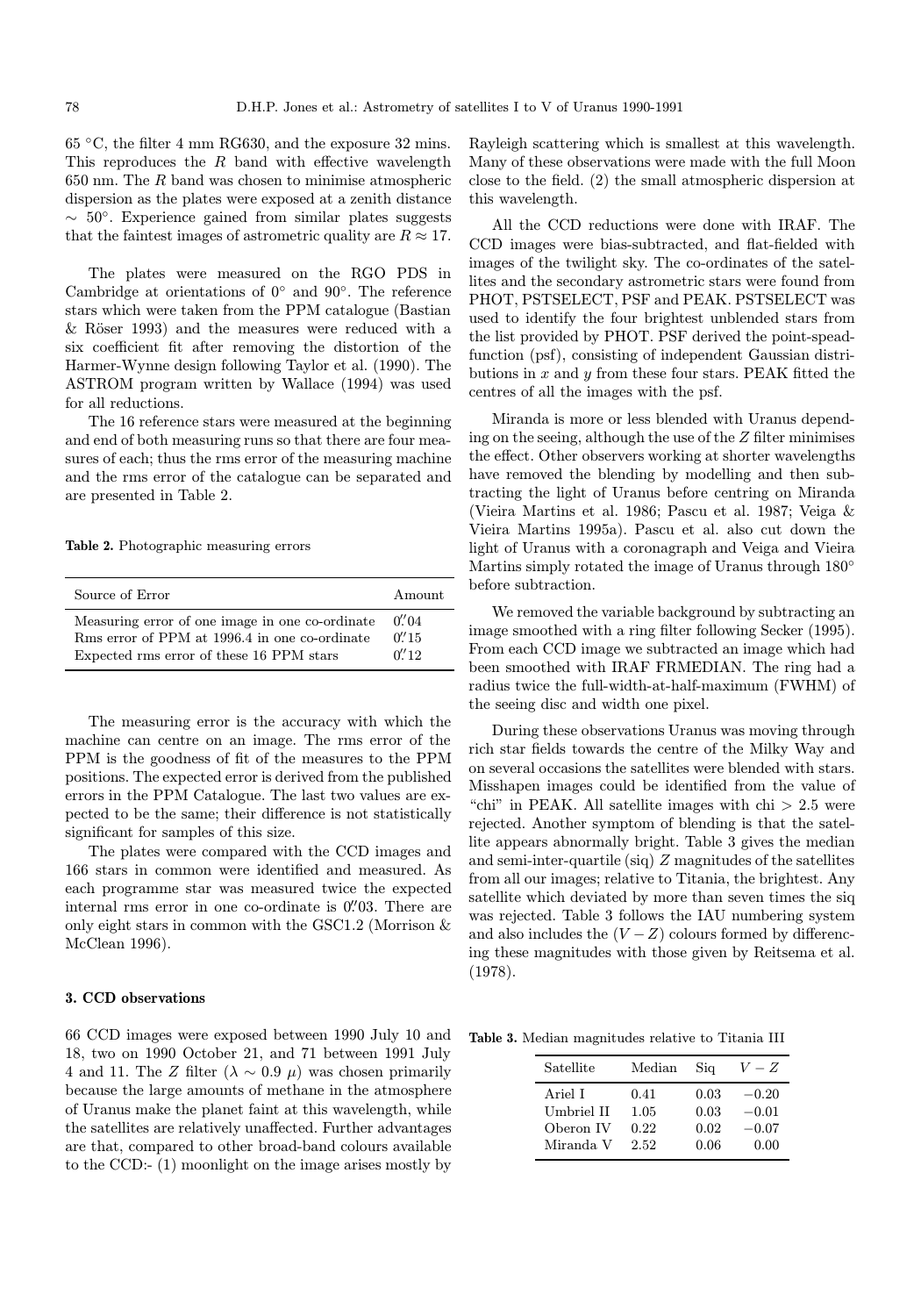The images were reduced with ASTROM (Wallace 1994) to give the scale and orientation of each. Any proper motion of the stars between the epoch of the plates and the epoch of the CCD observations has been neglected. The goodness of fit in ASTROM is a combination of errors in the reference star positions and errors in extracting the image centres from the CCD. A well observed night was 1990 July 13/14 when 15 images were obtained with 12 reference stars common to all. For this and similar nights it is straightforward to separate the errors (Table 4).

Table 4. Rms errors of CCD observations

| Source                | R.A      | Dec     |
|-----------------------|----------|---------|
| CCD error             | 0''/012  | 0''/012 |
| <b>Star Positions</b> | 0''/0.39 | 0''/031 |
| Combined              | 0''/041  | 0''/033 |

The star position errors roughly agree with the photographic measuring errors in Table 2. The CCD errors are 0.04 pixel which is three times the value found by Zacharias (1996). However, Zacharias made contiguous exposures with the telescope autoguided where our exposures are spread over five hours and without autoguiding.

## 4. Comparison of scale and position angle with Harper et al. (1997)

The observations made by Harper et al. of the satellites of Saturn were made with exactly the same instrumentation and should show the same scale and orientation. However Harper et al. made their calibration by fitting to the wellknown orbits of the brighter satellites whereas the present calibration is based on star positions. The two are compared in Table 5 where the orientation is relative to the true pole of date. The discrepancies between Harper et al. and the present work in Table 5 are slightly greater than expected and this doubtless arises from the calibration procedures.

Table 5. Calibration parameters for the CCD observations

| Dataset | Orientation | scale (arcsec/pixel)                                                                                                                                                                                                                                                                     |
|---------|-------------|------------------------------------------------------------------------------------------------------------------------------------------------------------------------------------------------------------------------------------------------------------------------------------------|
|         |             | Harper et al. (1990) 1°1746 ± 0°0030 0″302844 ± 0″000016<br>This paper (1990) 1.1883 ± 0.0026 0. 302752 ± 0. 000027<br>Harper et al. (1991) $0^{\circ}2682 \pm 0^{\circ}0050$ 0''302936 $\pm$ 0''000027<br>This paper (1991) $0^{\circ}2675 \pm 0^{\circ}0046$ 0''302777 $\pm$ 0''000030 |

The CCD camera was dismounted from the telescope between the 1990 and 1991 series, so a difference in position angle is to be expected. However the same chip was used for all the observations of 1990 and 1991 and the telescope mirrors are of zero-expansion ceramic. Thus the focal length should be the same for both years and also the scale in arcsec/pixel; no significant difference is found here. The present observations also reveal a correlation between position angle and hour angle as found by Jones (1996). The effect is more difficult to measure in these results for 1990 and 1991 because a smaller chip was used than the one on which the discussion of Jones (1996) is based.

## 5. The observations

Table 4 shows that the errors in the present observations arise mostly from errors in the star positions. Near opposition Uranus regresses by roughly one chip width per night so that each night's observations are measured relative to a nearly independent set of stars from the nights before and after. This was confirmed by breaking down the observations into separate nights which revealed significant night to night changes in scale and position angle.

Fundamental Right Ascensions and Declinations are not required for the satellites because their theory can be improved simply from observations of one satellite relative to another. In Table 7 (only available in electronic form at the CDS via anonymous ftp to cdsarc.u-strasbg.fr (130.79.128.5) or via http://cdsweb.ustrasbg.fr/Abstract.html) the satellite positions are presented as standard co-ordinates  $(\xi, \eta)$  relative to a reference satellite which is usually Oberon, but otherwise the next satellite observed nearer the planet. In reducing the data the scale and rotation of position angle with hour angle were fixed for the whole series and separate zero points of position angle (J2000.0) were fixed for each year. The constants were found from weighted means over the separate nights. The formulae used were:

$$
\theta = -88^{\circ}\,8647(\pm 26) + 0^{\circ}\,00527(\pm 106)\tau \quad (1990) \tag{1}
$$

$$
\theta = 90^{\circ}\,2214(\pm 46) + 0^{\circ}\,00527(\pm 106)\tau \quad (1991) \tag{2}
$$

$$
\xi = 0\text{''}302763(\pm 20)(\quad \Delta x \cos \theta + \Delta y \sin \theta) \tag{3}
$$

$$
\eta = 0.^{\prime\prime}302763(\pm 20)(-\Delta x \sin \theta + \Delta y \cos \theta) \tag{4}
$$

where  $\Delta x, \Delta y$  are measured in pixels on the chip relative to the reference satellite, and  $\tau$  is the hour angle in hours. The standard errors are in units of the least significant digit. The standard co-ordinates were corrected for refraction under a pressure of 760 mBar; the results are presented in Table 7.

## 6. Comparison with Taylor (1998)

The rms's, and means are given in arcseconds in Table 6 where S.E.M. is the standard error of the mean,  $N_u$  is the number of observations used and  $N_r$  is the number